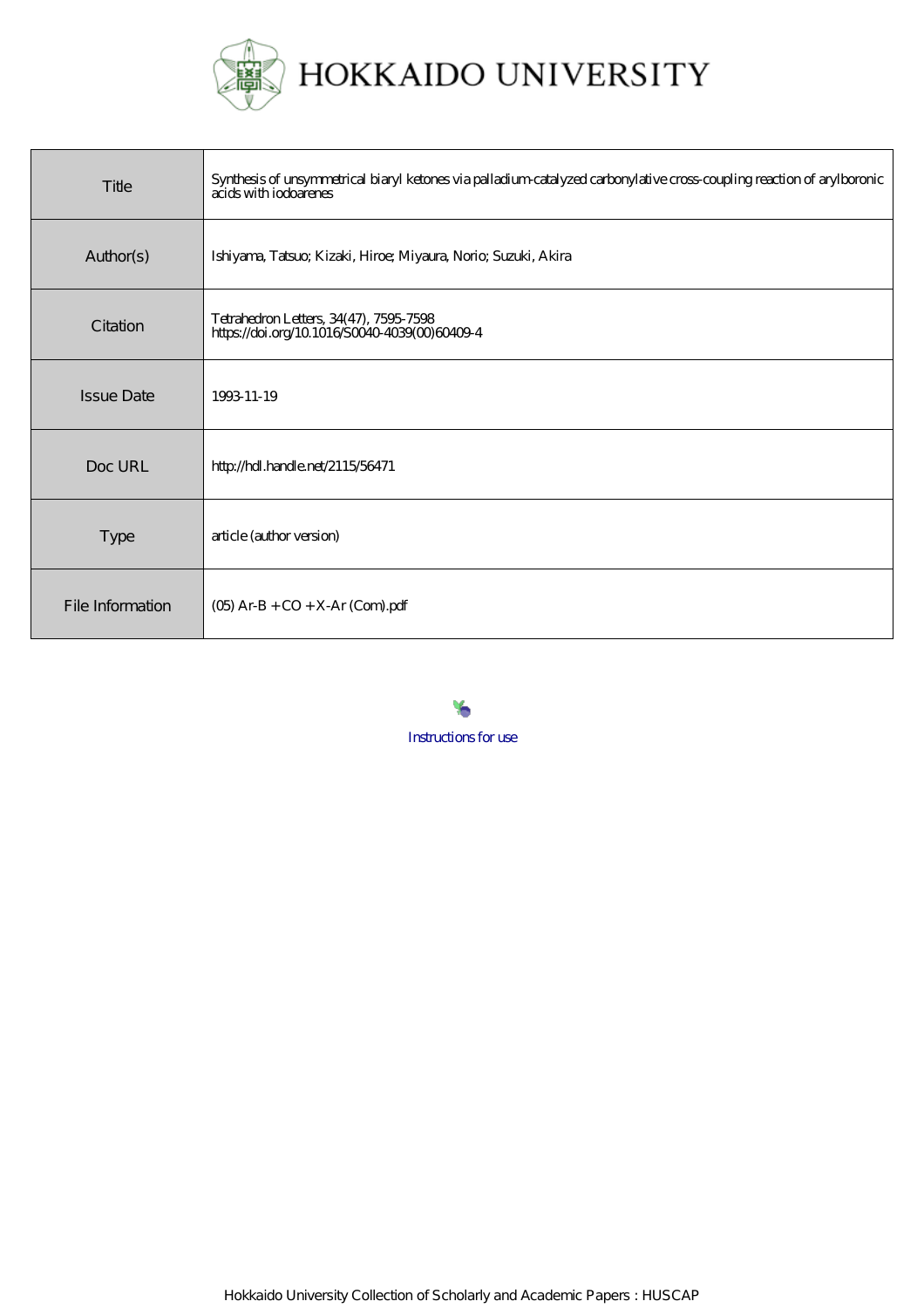Synthesis of Unsymmetrical Biaryl Ketones *via* Palladium-Catalyzed Carbonylative Cross-Coupling Reaction of Arylboronic Acids with Iodoarenes

Tatsuo Ishiyama, Hiroe Kizaki, Norio Miyaura, and Akira Suzuki Department of Applied Chemistry, Faculty of Engineering, Hokkaido University, Sapporo 060, Japan

Summary: Arylboronic acids selectively react with atmospheric pressure of carbon monoxide and aryl iodides in the presence of palladium catalyst and an appropriate base to provide unsymmetrical biaryl ketones in high yields.

Although palladium-catalyzed three component cross-coupling reaction of arylmetal reagents with carbon monoxide and aryl halides or triflates is an attractive route for the synthesis of unsymmetrical biaryl ketones, 1 application of the protocol to aryl electrophiles having strong electron-withdrawing groups is severely limited due to accompanying directly coupled products. 2 Namely, a part of arylpalladium(II) complex, generated by oxidative addition of  $p$ alladium $(0)$  species to electrophile, undergoes transmetalation of aryl group on metal prior to CO insertion into aryl-palladium bond in the catalytic cycle. One of general approach to supress the side-reaction is use of pressurized CO which accelerates the CO insertion step and its utility was demonstrated by Stilleld in the reaction of aryltin derivatives with aryl triflates. Control of transmetalation rate can be considered as an alternative approach for the selective carbonylation, however, only few attempts have been made. Recently, we reported the palladium-catalyzed cross-coupling reaction of organoboron compounds with organic electrophiles. 3 In this study, it was found that base is indispensable for successful transmetalation from boron to palladium and a nature of the base employed markedly affects the rate of the step. Here, we wish to disclose the palladium-catalyzed carbonylative cross-coupling reaction of arylboronic acids with aryl iodides, which selectively proceeds in the presence of an appropriate base even under atmospheric pressure of  $\text{CO}$  (eq. 1).

$$
Ar^{1}-B(OH)_{2} + CO + I-Ar^{2} \xrightarrow{\text{Pd-catalyst}} Ar^{1}-CO-Ar^{2} \qquad (1)
$$
\n
$$
(1 atm)
$$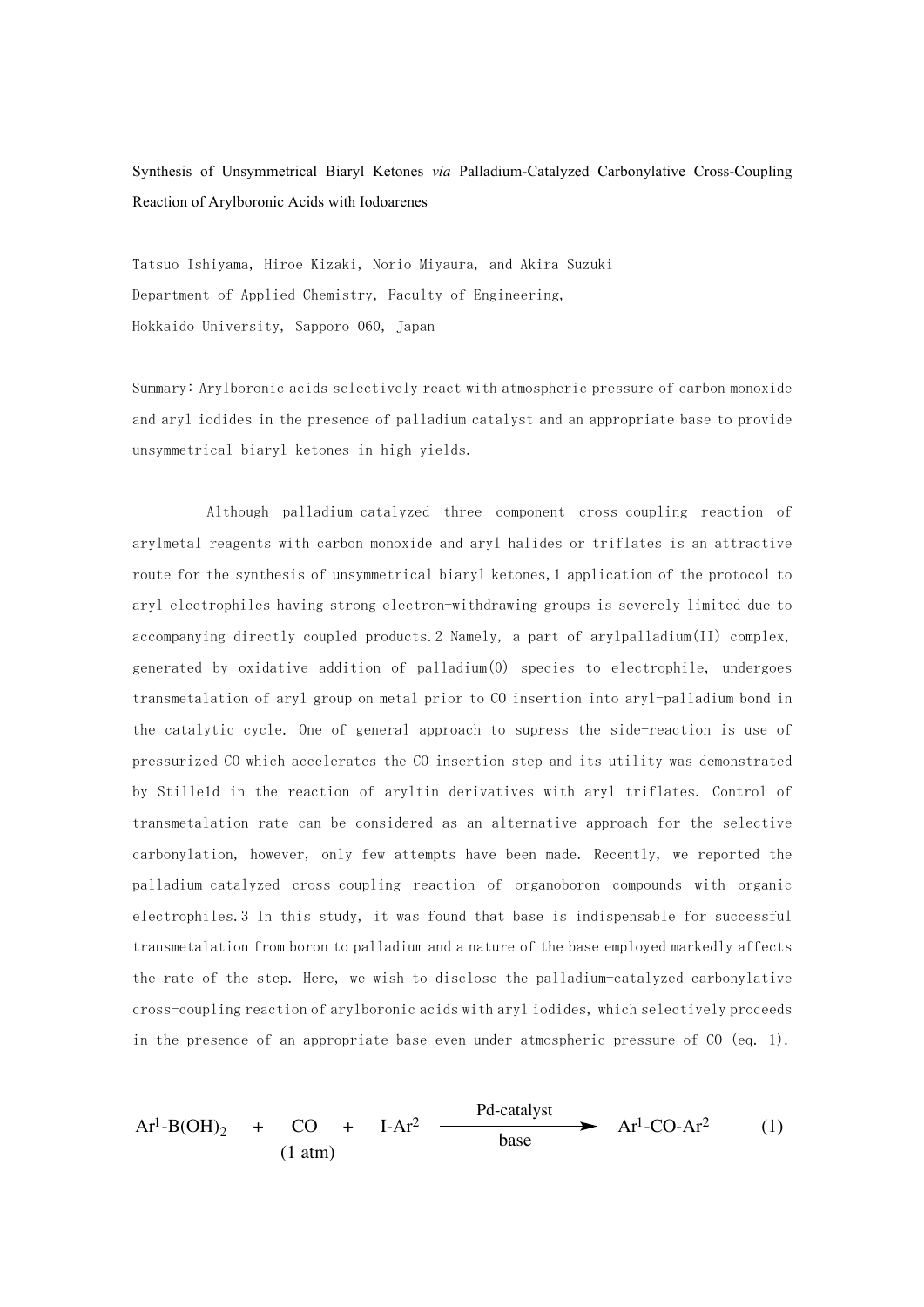In order to examine the influence of bases in the carbonylative cross-coupling of arylboron compounds, 4-iodoacetophenone  $(1.0 \text{ mmol})$  was initially chosen as an aryl electrophile and was allowed to react with phenylboronic acid  $(1.1 \text{ mmol})$  at 80  $\degree$  C for 5h with use of PdCl2(PPh3)2 (0.03 mmol), anisole (6 ml), and various bases (3.0 mmol) under atmospheric pressure of carbon monoxide. As shown in Table 1, ratio of carbonylated and directly coupled products was significantly affected by base employed. Among the bases we examined, powdered K2CO3 is most effective and 84 % yield of 4-acetylbenzophenone was obtained along with 11 % yield of 4-acetylbiphenyl. On the other hand, K3PO4, 3b Cs2CO3, 4 and T12CO3,5 which are successfully utilized in the direct coupling reactions of organoboron derivatives and are considered to accelerate the transmetalation step greatly, tend to give direct coupling product  $(23-24\%)$ . These facts strongly support our hypothesis, that is selective carbonylative cross-coupling of arylboron compounds in the presence of a suitable base under 1 atm of CO. The following observations are worth to note. (1) As catalyst, not only PdCl2(PPh3)2, but also Pd(PPh3)4, PdCl2(dppf), and even ligandless palladium complex catalyze the present reaction effectively. (2) The yield of ketone is influenced by solvent. Conducting the reaction in polar solvent, DMF, in place of anisole dramatically decreased the yield to 9 % without accompanying any coupling products, while starting iodide was completely consumed. It is assumed that carboxylic acid derivatives are formed by nucleophilic attack of base to arylpalladium $(II)$  iodide or acyl iodide caused by reductive elimination of the intermediate under the reaction conditions.  $(3)$  Efficiency of the carbonylative coupling depends on leaving group of electrophiles. 4-Bromoacetophenone converted carbonylative and direct coupling products in a ratio of 1:1.6 (4) The reaction is specific with boronic acid derivatives. Use of boronic ester or 9-BBN derivatives did no give any good results at all.

In Table 2 are summarized the representative results of the three component cross-coupling reaction between arylboronic acids, carbon monoxide, and aryl iodides. Although nitro substituent on aromatic ring of aryl iodide has a strong tendency to cause direct coupling reaction and, indeed, carbonylative coupling of triphenylalane with p-iodonitrobenzene only affords 41 % yield of p-nitrobenzophenone under atmospheric pressure of CO, 1b similar reaction of phenylboronic acid proceeds selectively to achieve 89 % vield. Aryl iodides having electron-donating groups and heteroaromatic iodides are also smoothly carbonylated and couple with various arylboron compounds to give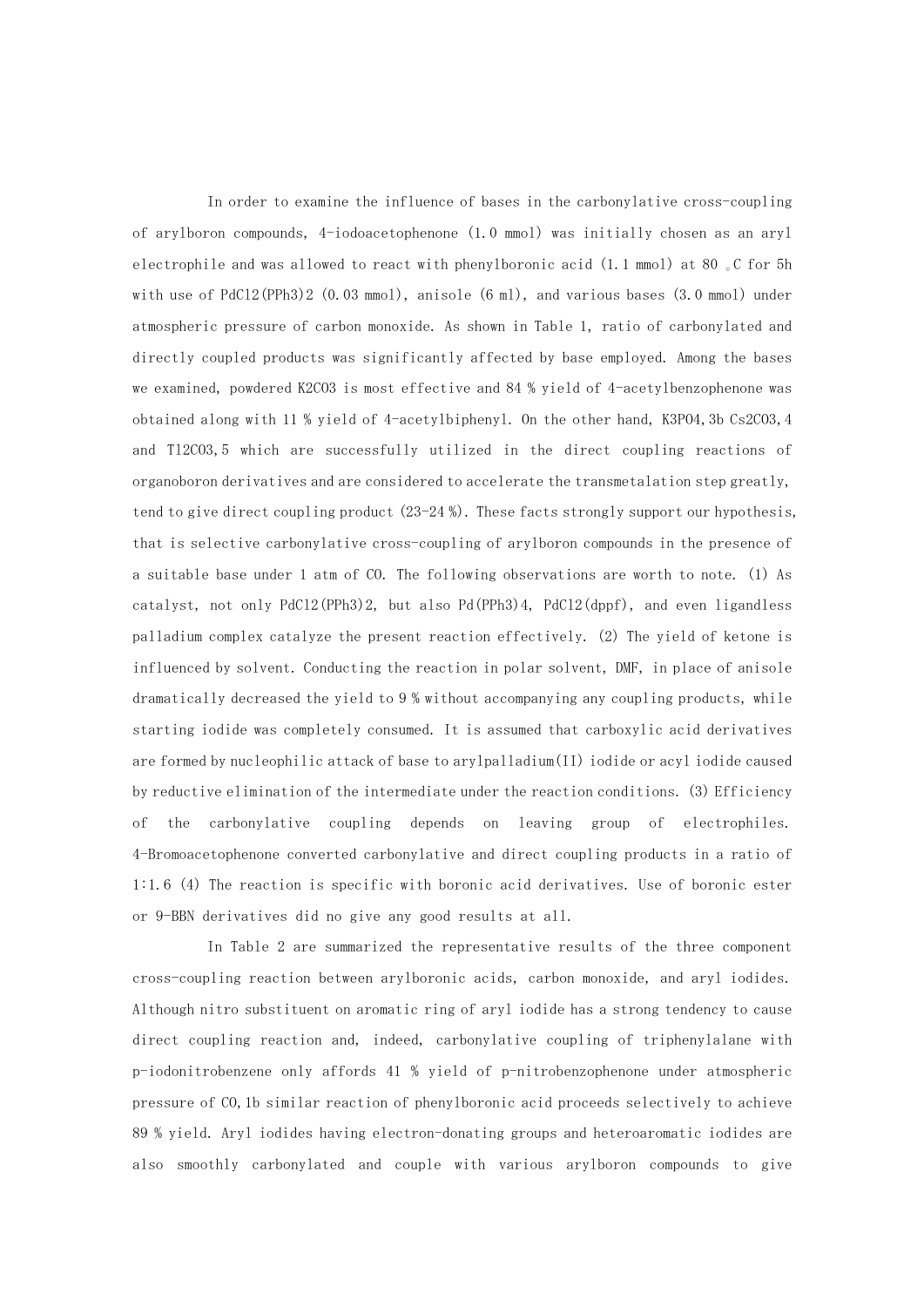corresponding ketones in good to excellent yields. When 1,4-diiodobenzene was allowed to react with two equivalents of p-tolylboronic acid, carbonylative coupling occurred at two iodide positions and afforded diketone in 82 % yield. In the case of the coupling between sterically hindered substrates, longer reaction was required to obtain satisfactory yield of the desired ketones.

On further study, it was found that the present method was also applicable for the synthesis of aryl benzyl ketones. For example, carbonylative cross-coupling of benzyl bromide  $(1.0 \text{ mmol})$  with 2-methoxymethoxyphenylboronic acid  $(1.1 \text{ mmol})$  proceeds under the same reaction conditions used in the reaction of aryl iodides without any difficulties to give the corresponding ketone in 78 % yield. Ketone thus obtained is a useful synthetic intermediate and is converted to isoflavone  $(79\%)$  by the reported procedure7 (eq. 2).



We previously reported the palladium-catalyzed carbonylative cross-coupling reaction of 9-alkyl-9-BBN derivatives with aryl, benzyl, 1-alkenyl, and saturated alkyl halides.8 The present study can make it possible to apply the method for arylboron derivatives.

## References

1. (a) Bumagin, N. A.; Bumagina, I. G.; Kashin, A. N.; Beletskaya, I. P. Dokl. Akad. Nauk SSR 1981, 261, 1141. (b) Bumagin, N. A.; Ponomaryov, A. B.; Beletskaya, I. P. Tetrahedron Lett. 1985, 26, 4819. (c) Kikukawa, K.; Idemoto, T.; Katsuyama, A.; Kono, K.; Wada, F.; Matsuda, T. J. Chem. Soc., Perkin Trans. 1 1987, 1511. (d) Echavarrene, A. M.; Stille, J. K. J. Am. Chem. Soc. 1988, 110, 1557. (e) Hatanaka, Y.; Hiyama, T.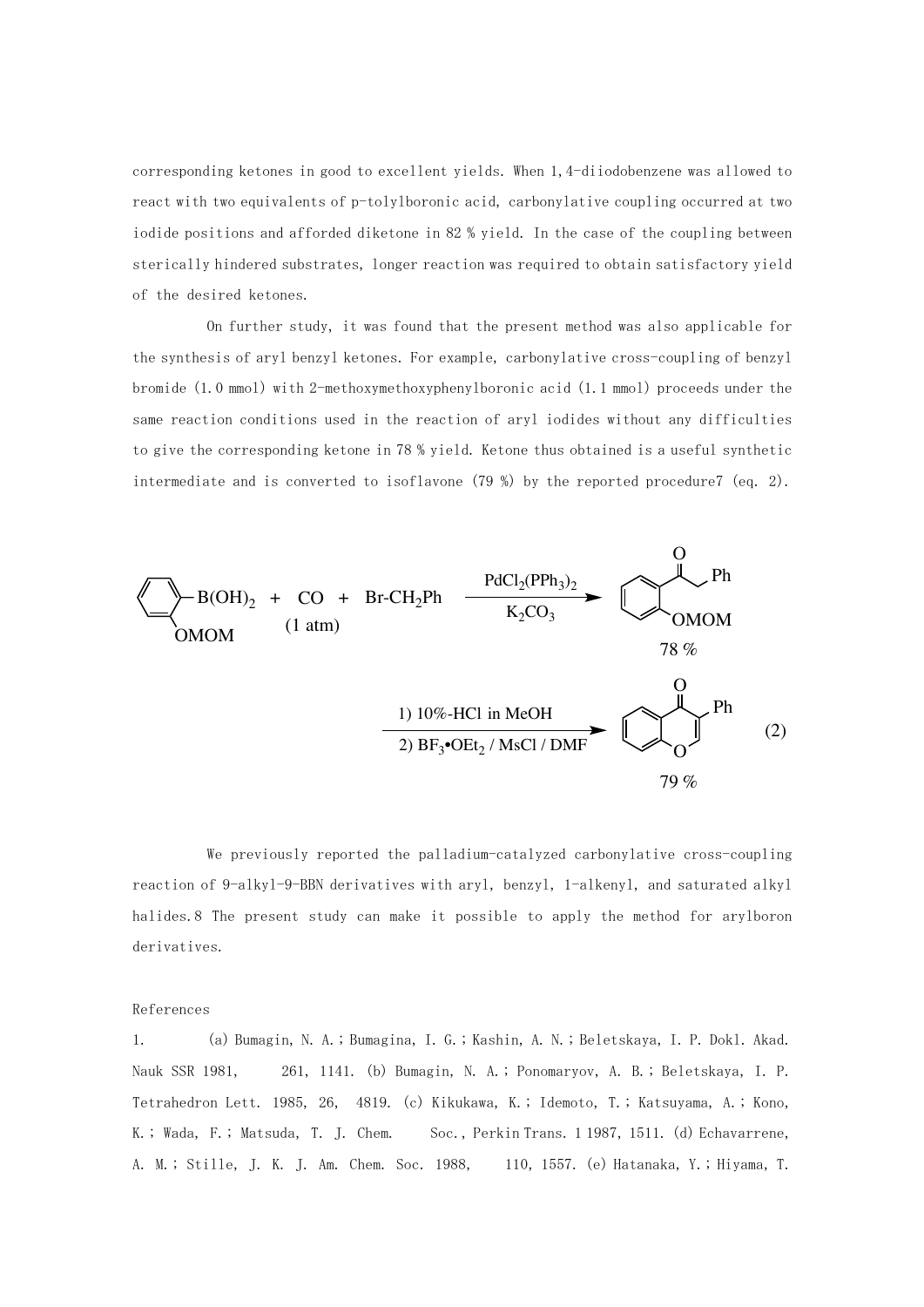Chem. Lett. 1989, 2049. (f) Hatanaka, Y.; Hiyama, T. Synlett 1991, 845.

2. Hartly, F. R. The Chemistry of Metal-Carbon Bond; Patai, S., Ed.; Wiley: New York, 1985.

3. (a) Miyaura, N.; Yamada, K.; Suginome, H.; Suzuki, A. J. Am. Chem. Soc. 1985, 107, 972. (b) Miyaura, N.; Ishiyama, T.; Sasaki, H.; Ishikawa, M.; Satoh, M.; Suzuki, A. J. Am. Chem. Soc. 1989, 111, 314.

4. Watanabe, T.; Miyaura, N.; Suzuki, A. Synlett 1992 207.

5. Satoh, M.; Miyaura, N.; Suzuki, A. Chem. Lett. 1989, 1405.

6. Recently, it has been reported that carbon monoxide insertion of s-vinyl Pt(II) halides highly depends on the nature of platinum-halide bonds: Stang, P. T.; Zhong, Z.; Arif, A. M. Organometallics 1992, 11, 1017.

7. Bass, R. J.; J. Chem. Soc., Chem. Commun. 1976, 78.

8. (a) Ishiyama, T.; Miyaura, N.; Suzuki, A. Bull. Chem. Soc. Jpn. 1991, 64, 1991. (b) Ishiyama, T.; Miyara, N.; Suzuki, A. Tetrahedron Lett. 1991, 32, 6923.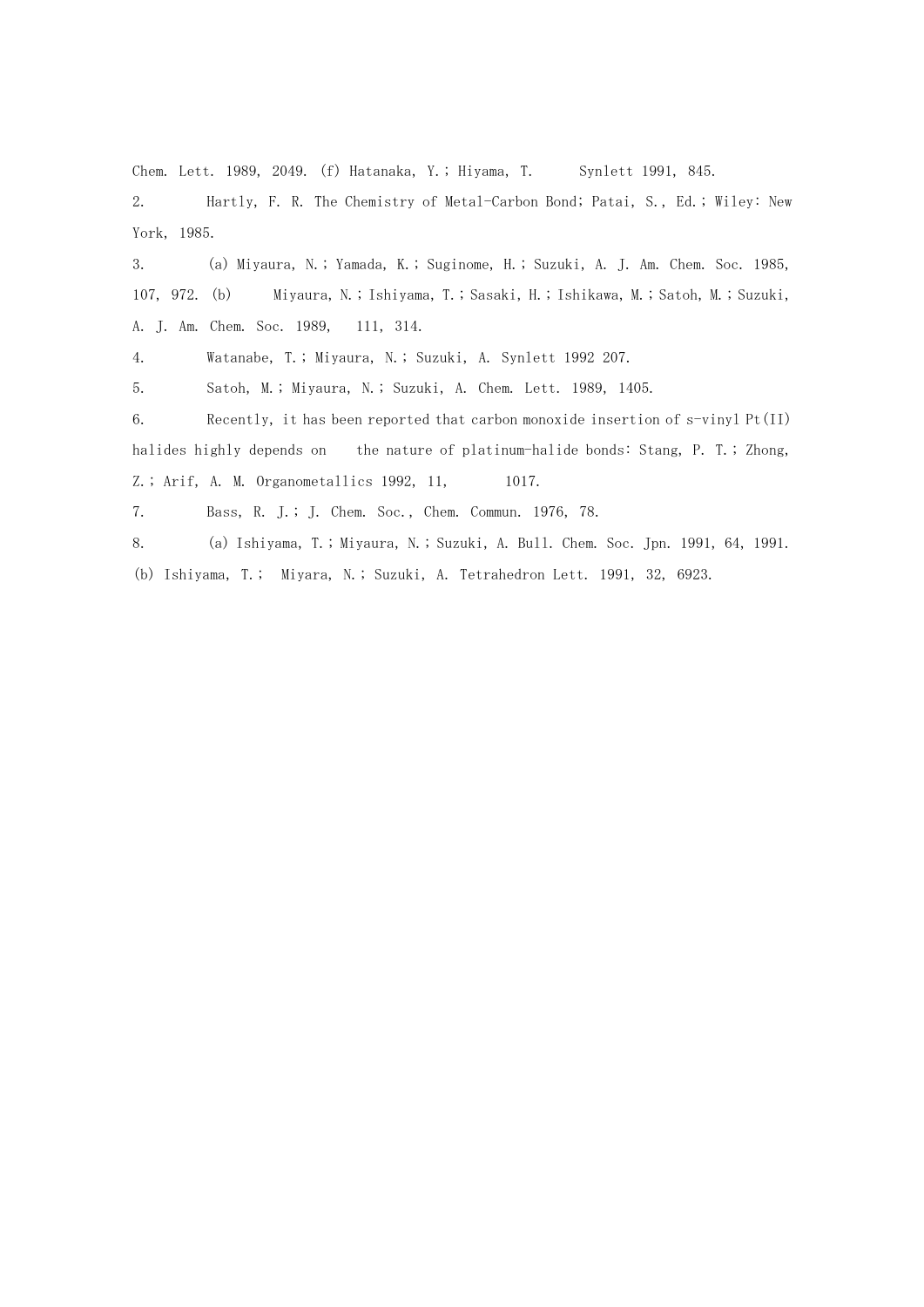| base                                                  | $K_2CO_3$ | $Cs_2CO_3$ | $K_3PO_4$ | $Tl_2CO_3$ |
|-------------------------------------------------------|-----------|------------|-----------|------------|
| yield $/$ % <sup>b)</sup><br>(carbonylative / direct) | 84 / 11   | 69/23      | 43/23     | 38/24      |

Table 1. Effect of Bases in the Carbonylative Cross-Coupling Reaction of Phenylboronic Acid with 4-Acetyliodobenzenea)

j.

a) All reactions were carried out at 80 °C for 5 h in anisole (6 ml) using phenylboronic acid (1.1 mmol), 4-acetyliodobenzene (1.0 mmol),  $PdCl_2(PPh_3)_2$  (0.03 mmol), and base (3.0 mmol) under 1 atm of CO. b) GLC yields based on 4-acetyliodobenzene.